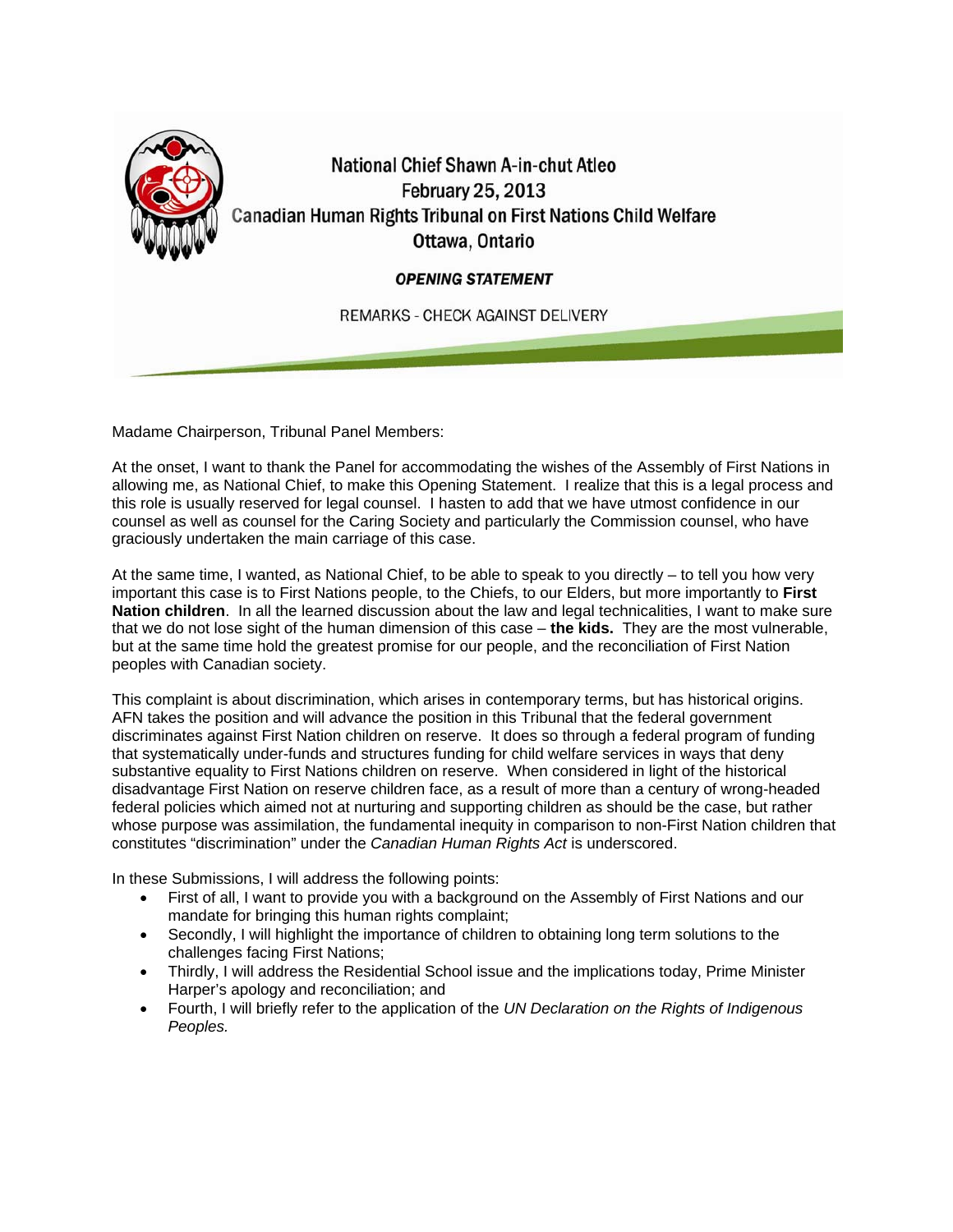

### **1. Assembly of First Nations: Background and Mandate**

The Assembly of First Nations is a national organization that represents and advocates on behalf of First Nations in Canada. There are approximately 633 First Nation communities in Canada, with multiple languages, cultures and with high degree of diversity amongst them. Some are in urban areas, some in rural and remote areas. There is diversity in our economies as well, with some relying on traditional economies and others relying more heavily on the wage economy. Most communities have reserves, which are of varying sizes. Because of the constitutional history of Canada, the First Nation relationship, originally with the British Crown, is now primarily with the federal Crown. AFN takes the position that child welfare for First Nations, particularly on reserve, is a matter of federal rather than provincial responsibility.

Beyond their reserves, First Nations also have our traditional territories, over which we have Treaty rights or inherent Aboriginal rights, including the right of self-government - rights affirmed and protected under s. 35 of the *Constitution Act, 1982.* This unique constitutional status is one of the commonalities shared by First Nations peoples, along with Indigenous cultures, and a growing youth population. We also have in common a history of externally imposed attempts at assimilation and denial of our rights, responsibilities and cultures. This reality contributes directly to social conditions that have been obstinate to overcome.

The AFN was established pursuant to and operates under the *Charter of the Assembly of First Nations*. Under the AFN *Charter*, our principal objects are:

To protect our succeeding generations from colonialism;

To reaffirm our faith in fundamental human rights, in the dignity and worth of the human person, in the equal rights of men and women and of our First Nations large and small;

To establish conditions under which justice and respect for the obligations arising from our international treaties and from international law can be maintained, and

To promote social progress and better standards of life among our peoples,

The AFN also derives authority from specific mandates provided from time to time by resolutions from First Nations in Assembly. It is pursuant to our broad *Charter* objects and Resolution No. 53/2006 that AFN was specifically mandated to pursue this complaint in 2006. That resolution directs as follows:

THEREFORE BE IT RESOLVED that the AFN Chiefs-in-Assembly approve the submission of a joint complaint by the AFN and the First Nation Child and Family Caring Society to the Canadian Human Rights Commission regarding the inequitable levels of child welfare funding provided to First Nations children and families on reserve pursuant to the Department of Indian and Northern Affairs Canada's (INAC) funding formula for First Nations Child and Family Services known as Directive 20-1 and the 1965 Welfare Agreement in Ontario.

As indicated in Resolution 53/2006, the mandate to file this complaint was given as a last resort. It was the culmination of a series of failed efforts made to resolve the child welfare issue in a collaborative fashion between First Nations, the AFN and with the federal government. This Panel will hear of this past collaborative work and studies.

The first attempt was the Joint National Policy Review, completed in 2000, on behalf of the AFN and the Department of Indian and Northern Affairs Canada, known now as Aboriginal Affairs and Northern Development Canada. This report found that federal child welfare funding for First Nation children on reserves was 22% less than that received by other children served by the province. This was followed by the *Wen:de* series of reports beginning in 2005, where experts found that the funding on reserve needed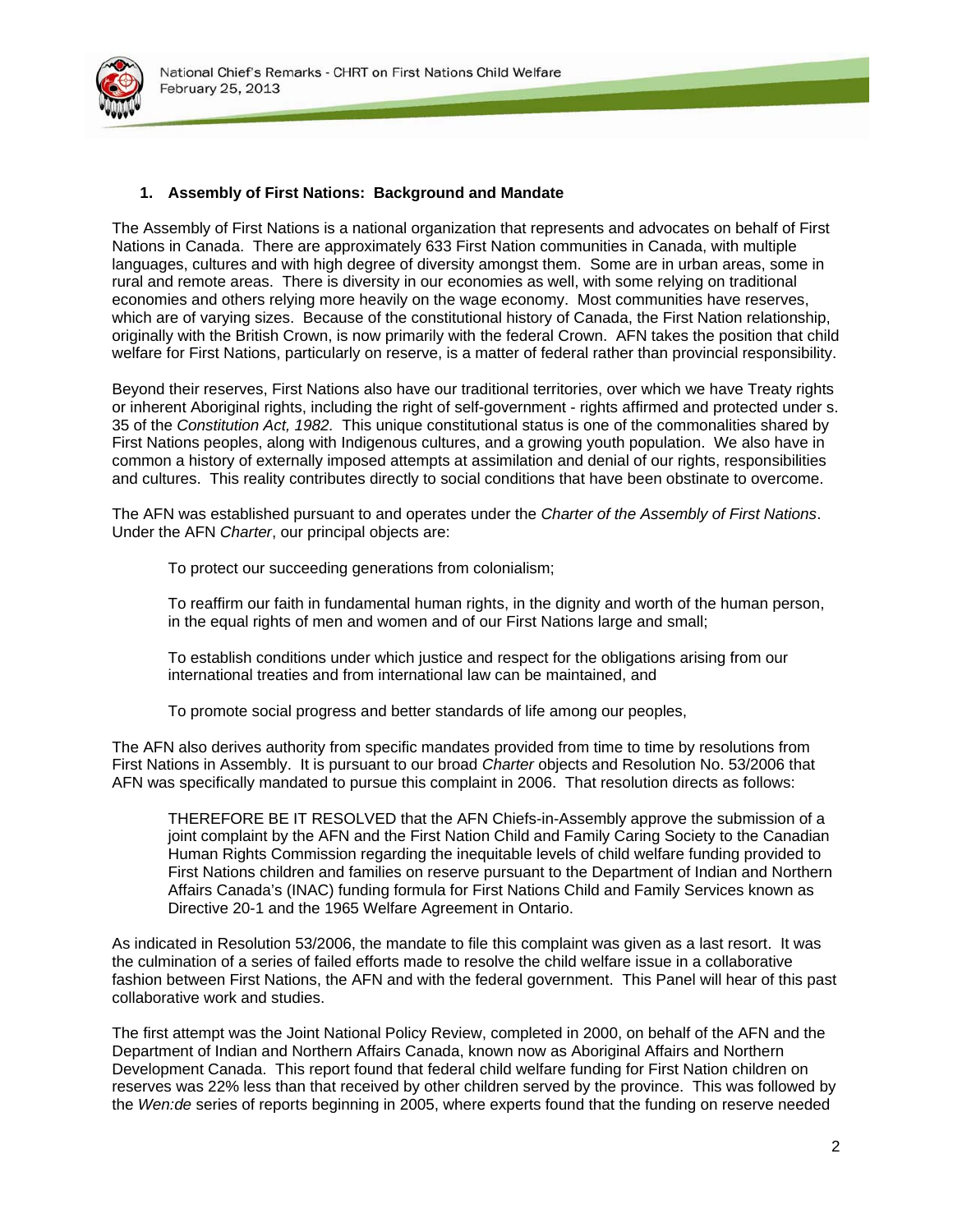

to be substantially increased to achieve basic equity. Resolution 53/2006 noted that, by 2006, very little progress was made to implement the recommendations in these reports, which resulted in a failure to address the deficiencies in services provided to First Nation children on-reserve. In fact, Resolution 53/2006 expressed concern that the "number of First Nations children entering the care of the child welfare system continues to rise at an alarming rate with an estimated 27,000 First Nations children currently in care.

Therefore, to pursue their fundamental human rights, the Assembly of First Nations, in partnership with the First Nation Child and Family Caring Society of Canada, filed this human rights complaint on behalf of all First Nations children who want the same opportunity to live safely with their families, in their homes, in their own communities and to obtain the same services as other children off-reserve.

# **2. The Importance of First Nation Children to the Future**

My *raison d'etre* as National Chief has been first and foremost to focus on our children. I have the great privilege of spending time in communities from across this country. Moments spent with the children and their families are the most precious – moments clouded by the deep challenges and stresses that they face on a daily basis. But moments equally filled with rich potential – the spark in the child's eye that is achieving success in school despite incredible odds and the pride-filled response of a grandparents' embrace – are what give me hope and inspire our Nations to push forward to a better day.

As National Chief and together with the National Executive, we have brought focus to nurturing and supporting children **– in every way** – as the central underpinning of the work needed to **end** the seemingly never-ending cycles of poverty and dire social conditions that have plagued First Nations peoples for decades upon decades.

The problems facing First Nations people are so numerous and complex it is hard to know where to begin. Indeed many – are so discouraged by this complexity that change becomes imperiled and the status quo merely reinforced. I refuse to accept this.

In my heart, I know the solutions lie with the children. As adults who were once children ourselves, as parents, as grandparents, we know how important it is for a child to have a happy, healthy and secure home-life growing up. We know how important it is to have food, a warm bed and to have loving parents. We know how important it is to be nurtured at home by our parents and aunties, uncles and grandparents, even before we begin our lives at school. We know the importance of having a good education. We also know that the watchful eye of caring adults, reinforcing our culture and identity, builds the confidence needed to succeed.

There is an intuitive logic to this. At the same time, it was apparently self-evident to the architects of assimilation that the focus of their efforts to disrupt First Nation cultures and societies had to be on the child – "to kill the Indian in the child". It is a bitter irony, but the focus today must be on the children to reverse the damage created by federal assimilation policies, the most noxious aspect of which was the Indian Residential School system.

We know that even having the basic necessities, such as a food, a warm bed and nurturing parents, is no guarantee that our kids are going to make it. Imagine the odds against you if you are denied these basic things. This is the unfortunate situation of many First Nation children on reserves in Canada. The evidence in this case will describe the situation of First Nation children on reserve and identify some of the root causes for this situation.

And while increased federal funding, better services and more appropriate program terms and conditions will not, in and of themselves solve all these problems, such improvements would be tremendously helpful. More importantly for this Tribunal, doing so will move towards alleviation rather than perpetuation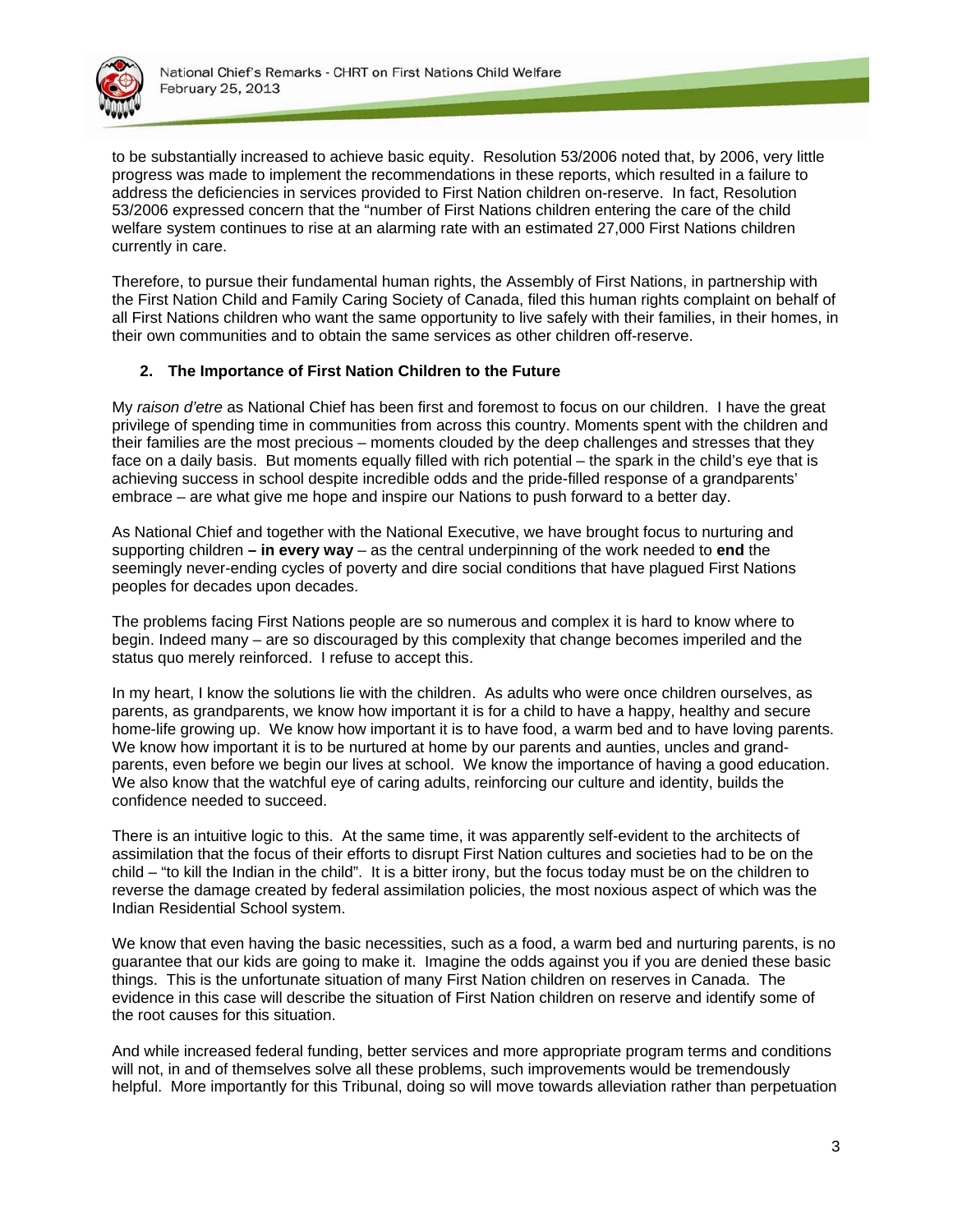

of discrimination against First Nation children on reserves. Currently, federal funding programs do not provide comparable levels of funding to programs offered by provinces.

This Panel will be provided with evidence that demonstrates the federal government provides First Nation agencies with less funding for child welfare services on reserve, even though First Nations children have higher needs than non-First Nation children. The reports by the Auditor General, the Standing Committee on Public Accounts and numerous expert reports all confirm this fact.

This Panel will hear evidence of funding deficiencies from witnesses who run child welfare services on and off reserve. You will hear that there are not the resources on reserve to keep the children safely in their homes when their family goes through a crisis to the same degree as they are available for offreserve families.

Provincial statutes stipulate least disruptive measures are to be employed. This means that social workers must do everything possible to keep the child in the family home before they consider removal. However, these services are not available on-reserve. This Panel will be provided with federal government's own documents, which link its funding formula to growing numbers of First Nations children going into state care.

With regard to funding levels, provincial comparability ought to be a minimum. Indeed, to achieve substantive equality, federal child welfare funding and services ought to be sensitive and responsive to the disadvantaged situation of First Nations children, given the history and impact of federal assimilation policies and residential schools.

General reporting on First Nation programs tends to focus on how much money First Nations people receive yet they do so without the context of what comparably non-First Nations peoples receive from three levels of government and services. Such references fail to appreciate both the complexity of social issues our people face and the fundamental inadequacies of federal funding. This case will give you as Panel members an opportunity to obtain an in-depth understanding of the challenges confronting our people, particularly our front-line workers, and the depth of underfunding to the communities.

You will get a sense of the tragic assessment that that the AFN and the Caring Society have come to: that our children keep being taken away from First Nation families on reserve perhaps in even greater numbers today than during the Residential School era. The reasons for the removal today are different and relate more to the poverty and social conditions on reserve. The removal appears not to be driven directly by an intention "to kill the Indian in the child", but the consequences are nonetheless the same.

#### **3. Intergenerational Impact of Residential Schools, the Prime Minister's Apology and Reconciliation**

I have alluded to the contention that the current situation of First Nation children on reserve is related to the legacy of Indian Residential schools. The Panel will hear evidence on residential schools, its intergenerational impacts and the connection to child welfare.

But the impact of the Residential School system was confirmed by the Prime Minister in his historic apology delivered in the House of Commons on June 11, 2008. I want to take the time to quote from this apology because it is so important, not just for survivors, but also for reconciliation between First Nations and Canada and to the role of this Tribunal in that reconciliation process.

On June  $11<sup>th</sup>$  2008 - the Prime Minister said:

*For more than a century, Indian Residential Schools separated over 150,000 Aboriginal children from their families and communities. … Two primary objectives of the Residential Schools system were to remove and isolate children from the influence of their homes, families, traditions*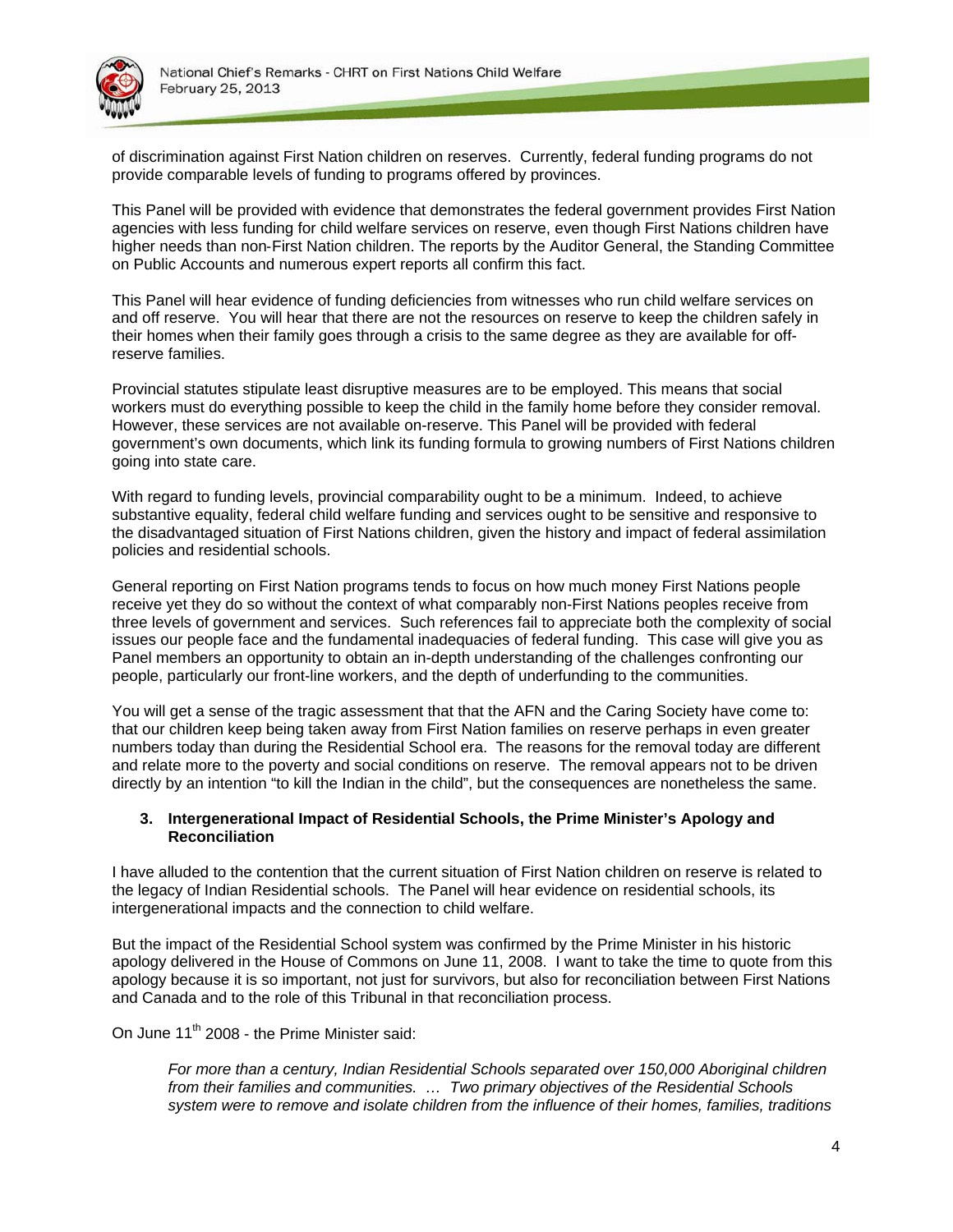

*and cultures, and to assimilate them into the dominant culture. These objectives were based on the assumption Aboriginal cultures and spiritual beliefs were inferior and unequal. Indeed, some sought, as it was infamously said, "to kill the Indian in the child". Today, we recognize that this policy of assimilation was wrong, has caused great harm, and has no place in our country.* 

*. . . . .* 

*The government now recognizes that the consequences of the Indian Residential Schools policy were profoundly negative and that this policy has had a lasting and damaging impact on Aboriginal culture, heritage and language. ….* 

*The legacy of Indian Residential Schools has contributed to social problems that continue to exist in many communities today.* 

*. . . . .* 

*To the approximately 80,000 living former students, and all family members and communities, the Government of Canada now recognizes that it was wrong to forcibly remove children from their homes and we apologize for having done this. We now recognize that it was wrong to separate children from rich and vibrant cultures and traditions that it created a void in many lives and communities, and we apologize for having done this. We now recognize that, in separating children from their families, we undermined the ability of many to adequately parent their own children and sowed the seeds for generations to follow, and we apologize for having done this. We now recognize that, far too often, these institutions gave rise to abuse or neglect and were inadequately controlled, and we apologize for failing to protect you. Not only did you suffer these abuses as children, but as you became parents, you were powerless to protect your own children from suffering the same experience, and for this we are sorry.* 

*The burden of this experience has been on your shoulders for far too long. The burden is properly ours as a Government, and as a country. There is no place in Canada for the attitudes that inspired the Indian Residential Schools system to ever prevail again. You have been working on recovering from this experience for a long time and in a very real sense, we are now joining you on this journey. The Government of Canada sincerely apologizes and asks the forgiveness of the Aboriginal peoples of this country for failing them so profoundly.* 

The tragedy of Indian Residential School system continues to reverberate through First Nation communities and across this country. Just last week a report was released on the 3000 confirmed deaths of children that occurred in Residential Schools. This report is a painful reminder to all Canadians of a dark past, but it hits the headlines and then goes away. First Nation peoples live those reminders each and every day – the legacy of residential schools.

In filing our human rights complaint, the AFN and the Caring Society are saying that the impact of Indian Residential School system is reverberating through the First Nations child welfare system. And rather than relieving the burden on the shoulders of First Nations communities, the federal government is reverting to the same old patterns that prevailed during the Residential School era: underfunding and the removal of First Nations children from their homes and communities.

The Prime Minister in his apology mentioned "reconciliation"; but how do we achieve reconciliation? How do we overcome the impacts? How do we turn the page? In my submission, it will take more than an apology and it will take more than cash compensation. It means more than short term healing programs. It will take fundamental change in the way government approaches First Nations.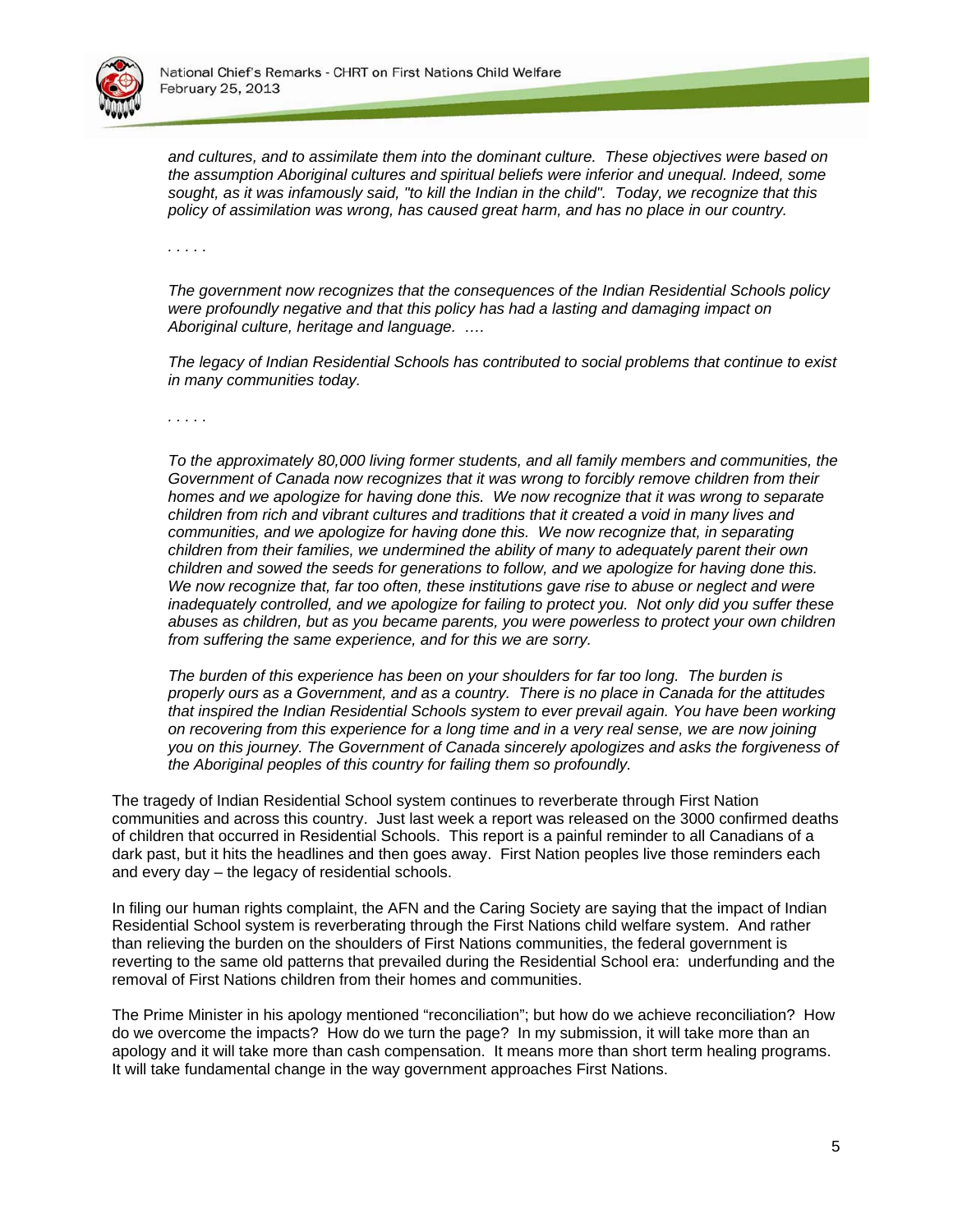

In the area of child welfare, it will involve more listening on the part of federal officials; more respect; more mutuality in the development and implementation of federal child welfare programs for First Nations, and better resourcing. Ultimately, it will involve restoring First Nation self-determination in full accordance with our rights and responsibilities through a process supported and facilitated by the federal government.

The AFN believes that this Tribunal can be part of the reconciliation process. What contributed to the Indian Residential School debacle is the combined effect of the vulnerability of First Nations peoples at the time and the lack of accountability on the part of church and federal officials that were supposed to be managing the system. The *Canadian Human Rights Act* has the potential to cure the deficiencies that allowed the Indian Residential School to happen. It can provide a measure of power to First Nation communities and families and can play a tremendous role in ensuring federal accountability, so that the historic discrimination that prevailed in residential schools is not perpetuated by contemporary federal policies.

I submit that the Prime Minister's apology ought to be taken in its most meaningful and purposeful sense: as a message to this institution and all Canadian institutions that the federal government intends to bear the burden of the Indian Residential School legacy and that it will hold itself to account in making sure it's programs do not perpetuate discrimination of the past, but instead promote reconciliation.

# **4. UN Declaration on the Rights of Indigenous Peoples**

Before concluding I want to speak about the *UN Declaration on the Rights of Indigenous Peoples*, which the AFN considers to be an extremely significant and material development, not just for Indigenous peoples, but for all of Canada. It undoubtedly has a bearing on this case. The *Declaration* was adopted by the UN General Assembly on September 13, 2007. It was endorsed by Canada on November 12, 2010.

Canada's endorsement states: "The Government's vision is a future in which Aboriginal families and communities are healthy, safe, self-sufficient and prosperous within a Canada where people make their own decisions, manage their own affairs and make strong contributions to the country as a whole." The reference to healthy, safe and self-sufficient Aboriginal families and communities is consistent with the principles of the *Declaration*. The AFN submits that the federal government's child welfare funding programs for First Nation children on reserve ought to be assessed by this Tribunal against this vision and the principles in the *Declaration*.

The *Declaration*, especially now that it has been endorsed by Canada, may be used by Canadian courts in interpreting Indigenous peoples' rights and related State obligations. Within their respective mandates, federal, provincial and territorial human rights commissions and tribunals may also rely on the *Declaration* for interpretive purposes.

The AFN submits that the following provisions of the *Declaration* ought to be considered by this Tribunal in evaluating whether the federal government is discriminating against First Nation children on reserve in the funding and provision of child welfare services.

First of all, the preamble acknowledges that Indigenous peoples have suffered from historic injustices. It points to the need for States and Indigenous peoples to enter into processes of mutual respect and partnership. It also recognizes the right of Indigenous families and communities to retain shared responsibility for the upbringing and well-being of their children.

The substantive provisions of the Declaration also have application. Article 7 recognizes that Indigenous peoples have the right not to have their children forcibly removed; and Article 8 recognizes the right to be free from forced assimilation. Articles 21 and 22 obligate States to take measures, especially for children, to ensure continuing improvement of social and economic conditions, and to provide protection from violence and discrimination.